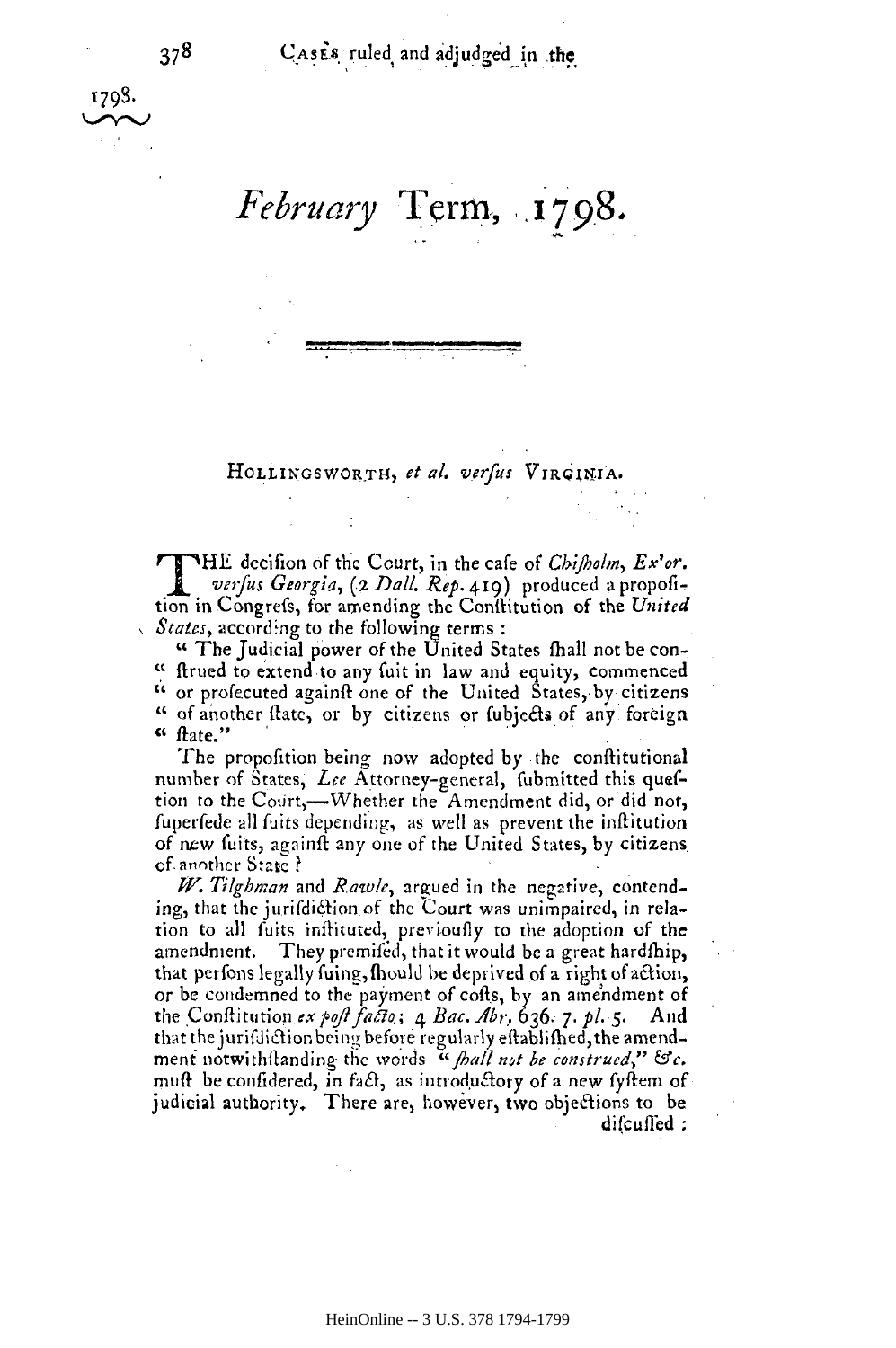difcuffed: 1ft. The amendment has not been propofed in the form preferibed by the Conflitution, and, therefore, it is void.  $\bigcup$ Upon an infpection of the original roll, it appears that the amendment was never fubmitted to the Prefident for his approbation. The Conflitution declares that " every order, re-" folution, or vote, to which the concurrence of the Senate and "Houfe of Reprefentatives may be neceffary (except on a " queftion of adjournment) fhall be prefented to the Prefident " of the United States; and before the fame fhall take effect, " thall be approved by him, or being difapproved by him, fhall " be repaffed by two thirds of the Senate and Houfe of Repre-" fentatives, &c."  $Art.$  1. f. 7. Now, the Conflitution, likewife declares, that the concurrence of both Houfes fhall be neceffary to a propofition for amendments.  $Art.$  5. And it is no anfwer to the objection, to obferve, that as two thirds of both Houfes are required to originate the propofition, it would be nugatory to return it with the Prefident's negative, to be repafsed by the fame number; fince the reafons affigned for his difapprebation might be fo fatisfactory as to reduce the majority below the conflitutional proportion. The concurrence of the Prefident is required in matters of infinitely lefs importance; and whether on fubjects of ordinary legiflation, or of conflitutional amendments, the expreffion is the fame, and equally applies to the act of both Houles of Congress.

2d. The fecond objection arifes from the terms of the amendment itself. The words "commenced or profecuted," are properly in the paft time; but, it is clear, that they ought not to be to gramatically reftricted; for, then, a citizen need only difcontinue his prefent fuit, and commence another, in order to give the court cognizance of the caufe. To avoid this evident abfurdity, the words muft be conftrued to apply only to fuits to be "commenced and profecuted." The fuirit of the conflitution is oppofed to every thing in the nature of an  $ex$ poft facto law, or retrofpective regulation. No ex poft facto law can be paffed by Congrefs,  $\text{Conf.}$  Art. 1. f. 9. No ex poft facto law can be paffed by the Legiflature of any individual State. *Ibid.*  $\int$ . 10. It is true, that an amendment to the Conflitution cannot be controuled by thole provisions; and it the words were explicit and politive, to produce the retrofpective effect contended for, they muft prevail. But the words are doubtful; and, therefore, they ought to be fo confirued, as to conform to the general principle of the Conflitution.\* In <u>а</u> Вас .

1798.

379

CHASE, Juffics. The words " commenced and profecuted," ftanding

alone, would embrace cafes both paft and future.<br>
W. Tilghman. But if the court can confirme them, fo as to confine their operation to future cafes, they will do it, in order to avoid the effect of an ex poft facto law, which is evidently contrary to the fpirit of the conftitution.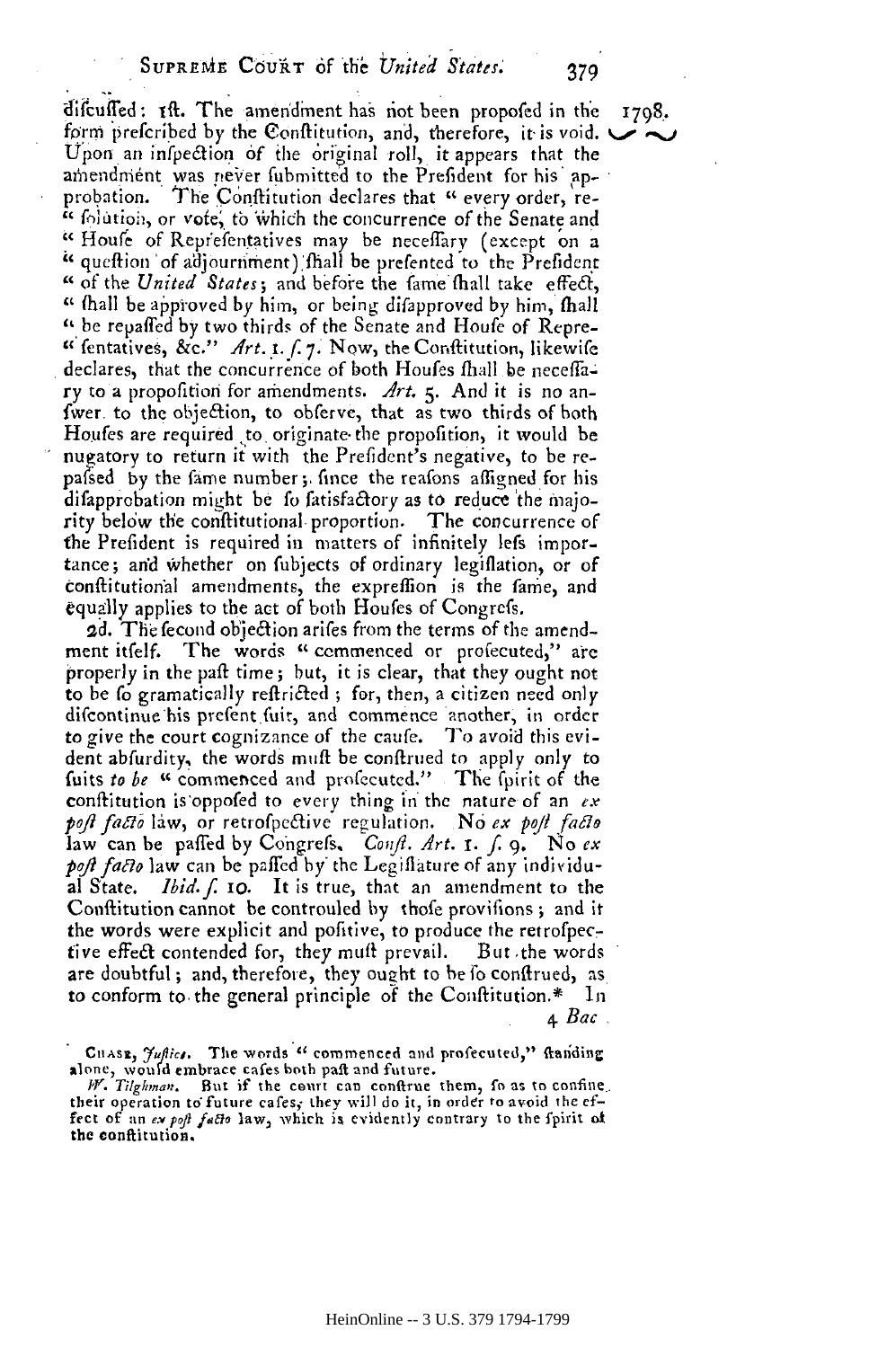**1798.**  $\uparrow$  *A Bac. Abr.* 650. *pl.* 64. it is flated, that " a fratute fhall ne-<br> $\downarrow$  ver have an equitable confiruction, in order to overtibour and ver have an equitable conftruction, in order to overthrow an eftate ;" but, if the oppofite doctrine prevails, it is obvious that many vefted rights will be affected, many eftates will be overthrown. 'For inftance; Georgia has made and unmade grants of land, and to compel a refort to her courts, is, in effect, overthrowing the eftate of the grantees. So, in the fame book (p. 652. pl. 91. 92.) it is faid, that "a flatute ought to be fo conitrued, that no man, who is innocent, be punifhed or, endamaged;" and " no f<del>t</del>atute fhall be conftrued in fuch manner, as to be inconvenient or againft reafon:" whereas the propofed conftruction of the amendment would be highly injurious to innocent perfons; and, driving them from the jurifi&ion of this court faddled with **cofts,** is'agairift every rifdietion of this court faddled with cofis, is'againfl: every principle of juftice, reafon, and convenience. Prefuming, then, that there will be a difpolition to fupport any rational expofition, which avoids fuch mifchievous confequences, it is to be obferved, that the words " commenced and profecuted", are finonimous. There was no neceffity for ufing the word "commenced," as it is implied and included in the word " profecuted;" and admitting this gloffary, the amendment will only affect the future jurifdiction of the court. It may be faid, however, that the word " commenced" is ufed in relation to future fuits, and that the word " profecuted" is applied to fuits previou'fly inflituted. 'But it will be fufficient to plied to fuits previou'fly infl:ituted. But it will fufficient to anfwer, in favor of the benign conftruction, for which the, Plaintiffs contend, that the word "commencing" may, on this ground, be confined to actions originally inflituted here, and the word " profecuted" to fuits brought hither by writ of error, or appeal. For, it is to be thewn, that a flate may be fued originally, and yet not in the Supreme Court, though the Supreme Court will have an appellate jurifdiction; as where the laws of a ftate authorize fuch fuits in her own courts, and there is drawn in queftion the validity of a treaty, or flatute of, or authority exercifed under, the *United States*, and the decifrom is againft their validity.  $I$   $Vol. p. 58. f. 13. p. 63. f. 25.$ Upon the whole, the words of the amendment are ambiguous Upon the whole, 'the words of the amendment are ambiguous and obfcure; but as they are fufceptible of an interpretation, which will prevent the mifchief of an *ex poft facto* Conflitution (worfe than an'ex poft facto law, in as much as it is not fo eafily refcinded, or repealed) that interpretation ought to be preferred. (worfe than an *ex poft facta*<br>fily refcinded, or repealed)<br>ferred.

*Lee, Attorney General.* The cafe before the court, is that of a fuit againft a ftate, in which the Defendant has never entered an appearance : but the amendment is equally operative in all the cafes againft ftates, where there has been an appearance, or evenhwhere there have been a trial and judgment. **A** n amendment Let, Attorney General. The cafe before the court, is that<br>of a fuit againft a flate, in which the Defendant has never enter-<br>ed an appearance : but the amendment is equally operative in all-<br>the cafes againft flates, wher

 $\hat{\alpha}$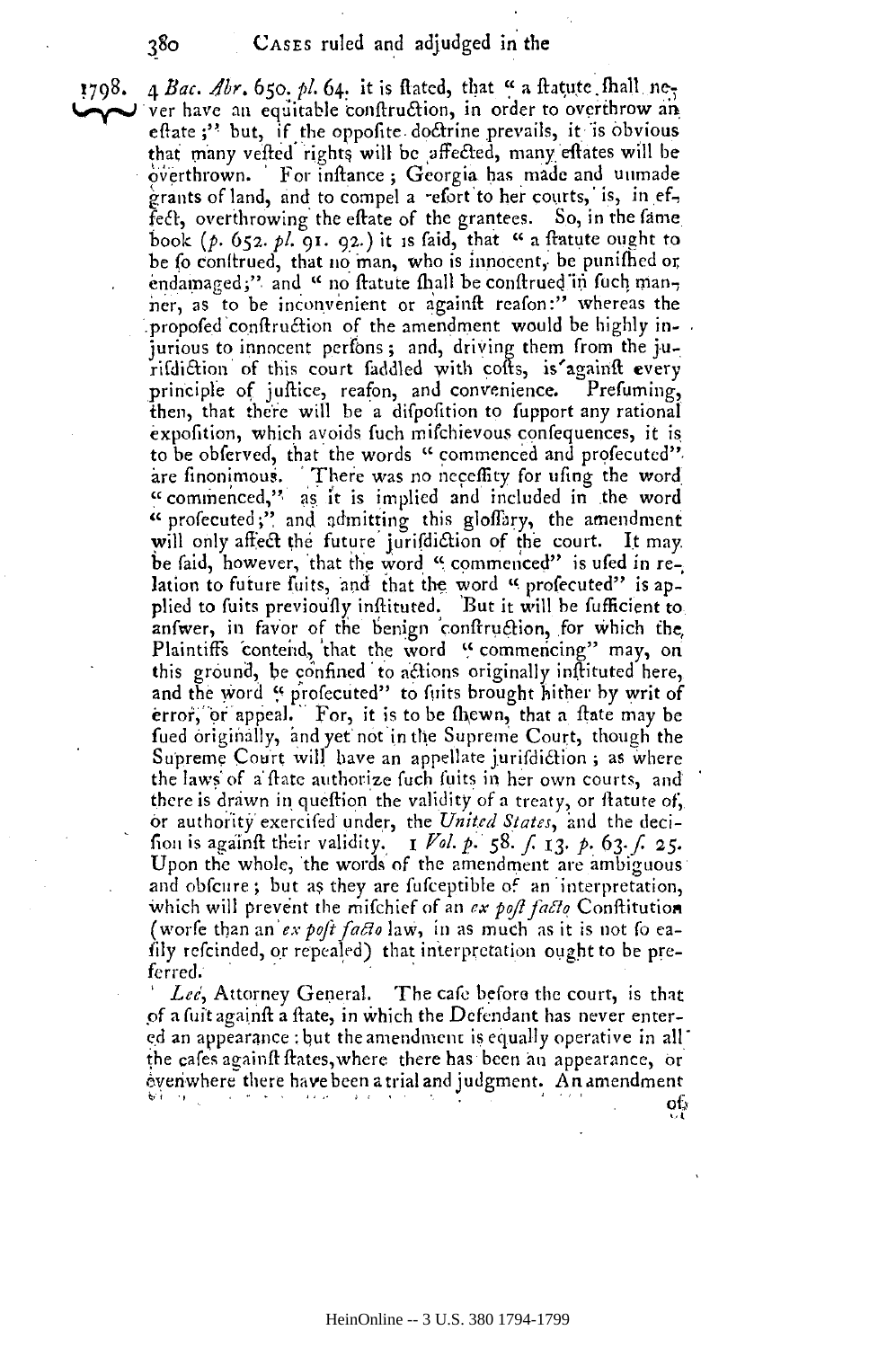of the conflitution, and the repeal of a law, are not, manifeftly,  $\cdot$  1798. on the fame footing : Nor can an explanatory law be expounded " by foreign matter. The amendment, in the prefent inflance. is merely explanatory, in fubftance, as well as language. From the moment thofe who gave the power to fue a flate, revoked and annulled it, the power ceafed to be a part of the conflitution; and if it does not exift there, it cannot in any degree be found, or exercifed, elfe where. The policy and rules, which in relation to ordinary acts of legiflation, declare that no  $ex$ poft facto law fhall be paffed, do not apply to the formation, or amendment, of a conflitution. The people limit and reftrain the power of the legiflature, acting under a delegated authority; but they impofe no reftraint on themselves.  $The v$ could have faid by an amendment to the conflitution, that no judicial authority fhould be exercifed, in any cafe, under the United States; and, if they had faid fo, could a court be held, or a judge proceed, on any judicial bufinefs, paft or future, from the moment of adopting the amendment? On general ground, then, it was in the power of the people to annihilate the whole, and the queftion is, whether they have annihilated a part, of the judicial authority of the United States? Two objections are made: Ift, That the amendment has not been propofed in due form. But has not the fame courfe been purfued relative to all the other amendments, that have been adopted?\* And the cafe of amendments is evidently a fubftantive act, unconnected with the ordinary bufinefs of legiflation, and not within the policy, or terms, of invefting the Prefident with a qualified negative on the acts and refolutions of Congrefs. 2d, That the amendment itfelf only applies to future But whatever force there may be in the rules for confuits. firuing flatutes, they cannot be applied to the prefent cafe. - It was the policy of the people to cut off that branch of the judicial power, which had been fuppofed to authorize fuits by individuals againft flates; and the words being fo extended as to fupport that policy, will equally apply to the paft and to the A law, however, cannot be denominated retrofpective, future. or ex poft facto, which merely changes the remedy, but does not affect the right: In all the ftates, in fome form or other, a

remedy is furnifhed for the fair claims of individuals againft the respective governments. The amendment is paramount to all the laws of the union; and if any part of the judicial act is in opposition to it, that part muft be expunged. There can be no amendment of the conflitution, indeed, which may not

\* CHASE, Tuffice. There can, furely, be no necessity to answer that argument. The negative of the Prefident applies only to the ordinary cafes of legiflation: He has nothing to do with the propofition, or adoption, of amendments to the Conflitution.